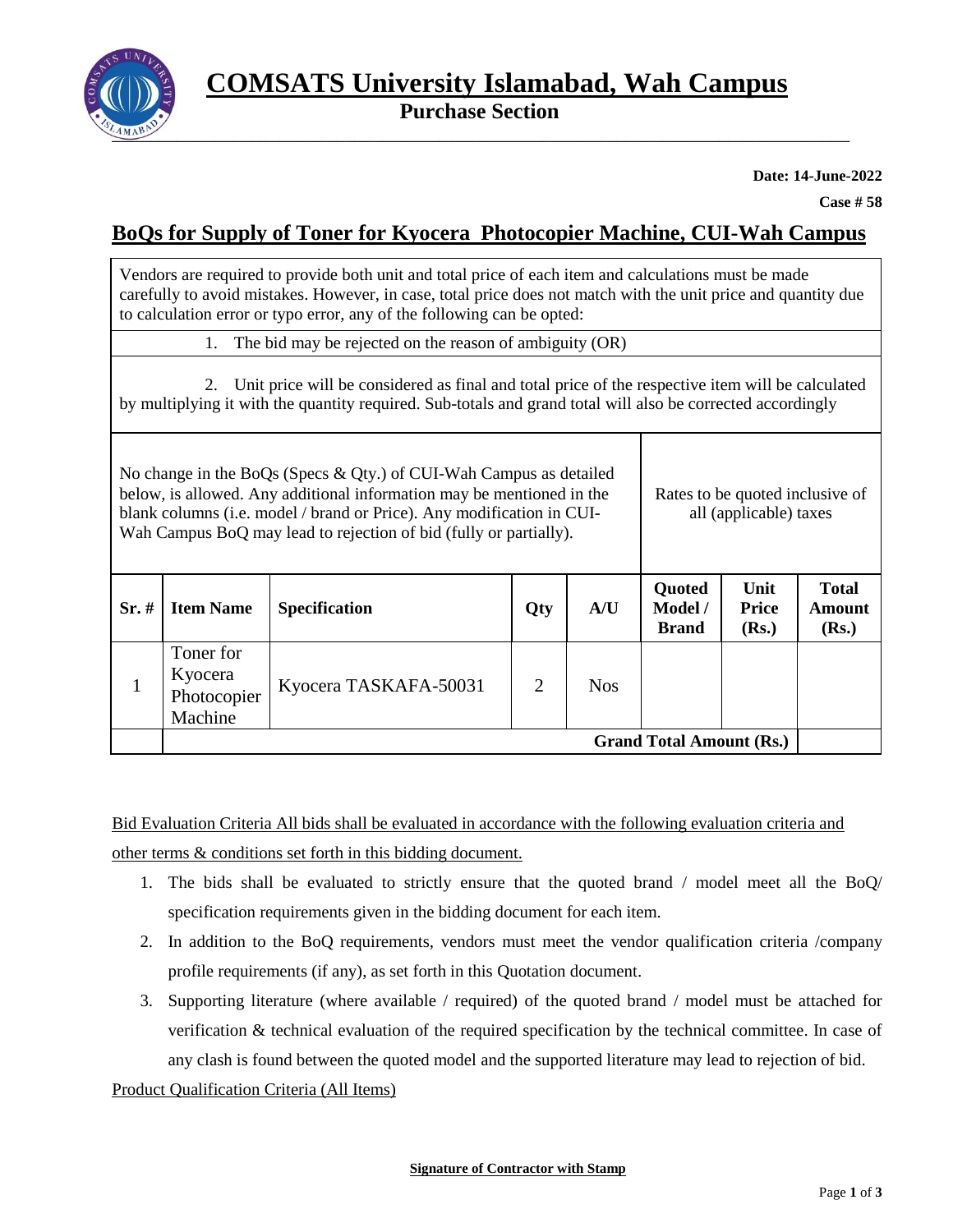- 1. If the product offered by vendor, failed to meet the specifications / standards mentioned in the BOQ, it will be rejected straightaway along with its and no further consideration will be given. Also, if the offered product has better specifications than the requirement of BOQ it will be accepted.
- *2. Vendor will be responsible for installation, integration of all quoted items.*
- *3. Only mentioned Models / Specified item required equivalent item are not acceptable due to compatibility issues.*
- *4. Warranty of all items one month.*

### Special Terms and Conditions;

- *1.* Bidders are requested to quote genuine / quality products without compromising on quality. The supplied products shall be inspected by our technical experts with respect to BoQs requirements and quality standards.
- 2. Bidders are advised to submit the bid on the prescribed BoQs of COMSATS University Islamabad, Wah Campus and clearly mention the quoted model / brands as required in the BoQs with complete terms and conditions signed, stamped, otherwise your item(s) / bid may be rejected.
- *3.* Multiple rates of an item may also lead to the rejection of bid / item.
- *4. Purchase / work order shall be awarded to successful bidder (s) on Grand Total Amount / turnkey basis.*

### GENERAL TERMS AND CONDITIONS

[All pages (BoQs & Terms & Conditions) are mandatory to be signed / stamped, failing which the bid may be rejected.

- 1. Any addition, deletion or modification of any clause of the procurement terms & conditions of COMSATS University Islamabad, Wah Campus by any vendor will not be acceptable and may lead to rejection of the bid.
- 2. Part / Advance payments is not allowed.
- 3. The exact completion / delivery time from the date of the purchase / work order will be 10 days. The handing over / completion time for this contract is of critical importance.
- 4. Your bid proposal should be inclusive of freight and all taxes delivered at COMSATS University Islamabad, Wah Campus's premises.
- 5. In case more than one bidder have quoted same rates for an item; the bidder securing more items (in terms of cost) will be awarded the specific item.
- 6. The should be submitted in a sealed envelope.
- 7. The envelope shall also bear the word "CONFIDENTIAL" and the title of procurement of **"BoQ for**

## **Supply of Toner for Kyocera Photocopier Machine , CUI-Wah Campus"**

I C Purchase Section COMSATS University Islamabad, Wah Campus G T Road Wah Cantt Tel: 051-4534200-2 , Ext: 222

8. Payment will be made on submission of Invoice in the name of "COMSATS University Islamabad, Wah Campus" with a copy of delivery challan (s) after the complete order has been supplied, inspected

#### **Signature of Contractor with Stamp**